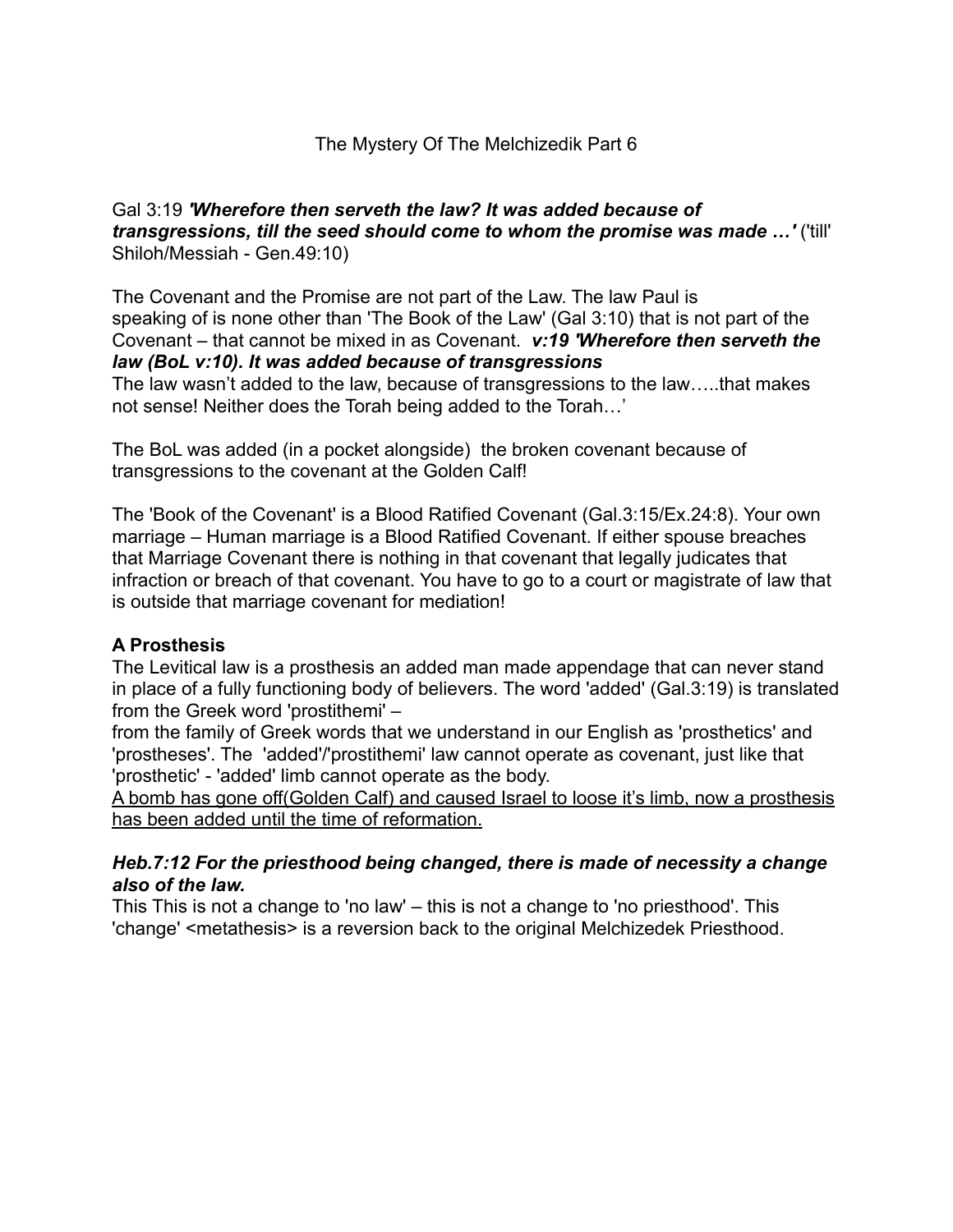#### **10 X Up the Mountain**

### **Moshe accents of Har Sinai**

*Often times people run a linear chronology together and fail to distinguish between Moshe's accents and this also blocks them grasping the Malki-Tzedik covenant parameters.* 

- **1.** Ex 3 (the Elohim of the Malki-Tzadok's calls Moshe into the priesthood)
- **2.** Ex 19:3 ('tell the house of the Malki Tzadok/Yaacov")
- **3.** Ex 19:8 (Moshe brings back the words of the people)
- **4.** Ex 19:20 (go warn the people of the covenant boundries)
- **5.** Ex 20:21-23:33 (includes the blood ratification of the BoC. Nothing can be added e.g. accents 6-10! Don't lump accents strung together with a Greek chronology)
- **6.** Ex 24:9 (BoC confirming meal)
- **7.** Ex 24:12 the first set of tablets and imposed (can't be added) law of commandments along with tabernacle instructions.
- **8.** Ex 32:1 (after the sin of the Golden Calf)
- **9.** Ex 32:31 (Moshe, the last kadosh Malki Tzedik intercedes)
- **10.** Ex 34 second set of tablets *(placed inside the ark of the what? And the Book of the law is placed outside the ark in a pocket as a what? A witness against Israel for breaking the BoC housed inside the ark of the covenant).*

## *Deut 31:26 Take this book of the law and put it at the side of the Ark of the Testimony of vuvh your Elohim, that it may be there for a witness against you.*

#### **Greek stumbling blocks to us understanding the Malki-Tzedik BoC Torah isn't chronological it's achronological.**

He 7:11 testifies to this truth stating that the Book of the Law was given under Levitical priesthood which was determined at the Golden Calf breach.

The Church taught that Torah progresses according to the chronological order in which the events in the 5 books of Moses took place, whereas in yearly study of Torah it becomes apparent that Torah is achronological , this interpretation allows for thematic considerations in the Torah to place certain Parsha's together, even though each Parsha may have been given at different times.

When preparing for the weeks Parsha I always have to differentiate between 'narrative' and 'mitzvot.'

To me, it's logical to assume that the ongoing narrative of Torah follows chronological order, (e.g. the story of Issac will obviously follow the story of his father Avraham). But,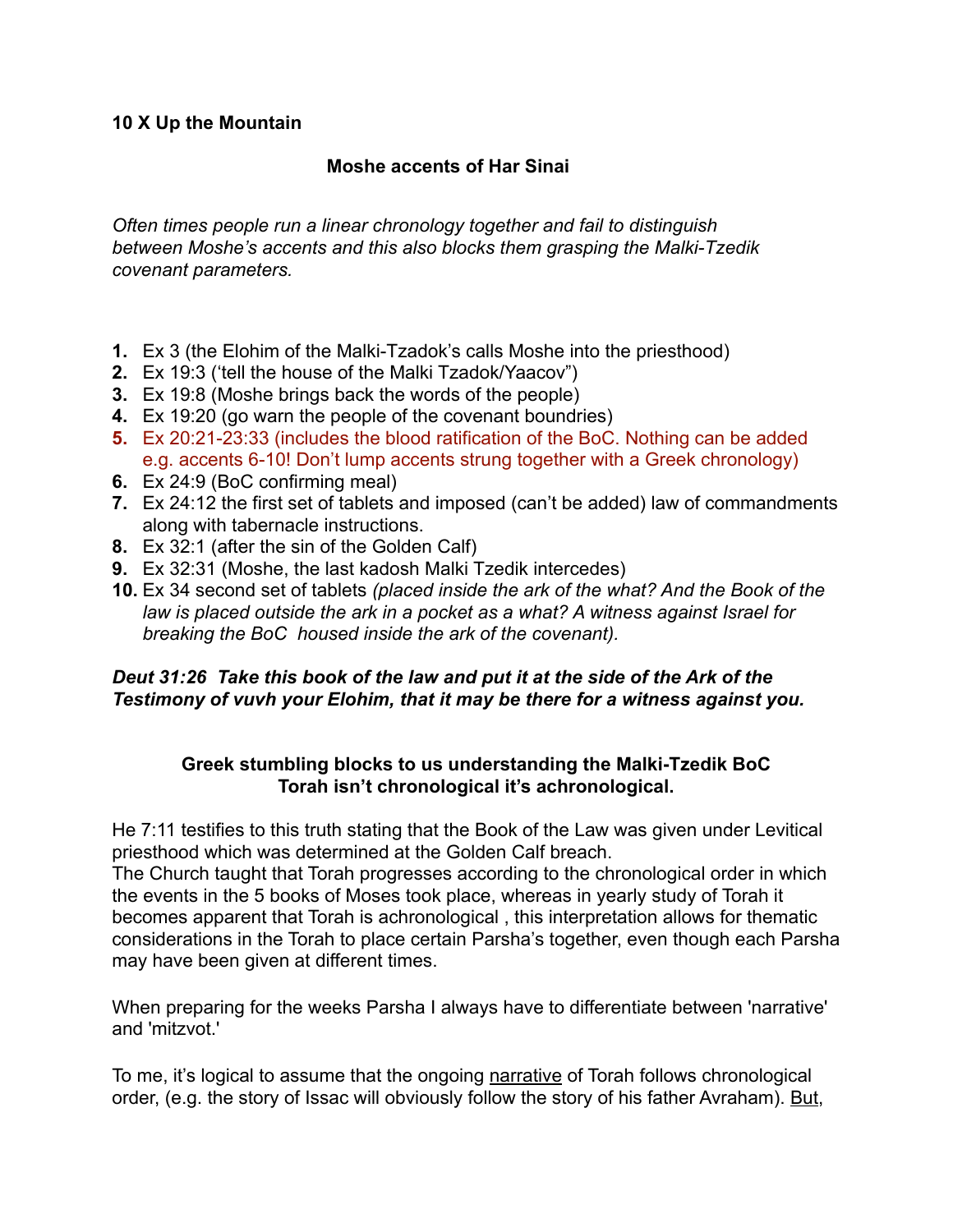we may find instances when a certain narrative concludes with details that took place many years later.

For example, the story of the manna in Parsha B'shalach concludes with YHWH's commandment to Moshe to place a sample of the manna next to the Aaron in the Ark of the Testimony (Ex 16:33) . This commandment could only have been given **after** the Ark of the Testimony was completed, an event that doesn't occur until many months and chapters later (Ch 25). But, because that narrative deals with the manna (which first fell before the giving of Torah), a related event, even though it takes place at a later date, it can be included in the same Parsha.

The story of Judah and Tamar in Genesis is another classic example of achronology, since Tamar waited for Shelah to grow up, the second part of that story must have taken place at least thirteen years later, and hence **after** Yosef becomes viceroy in Egypt! Recall that he was sold at age 17 and solved Pharaoh's dream at age 30.

What about the 'mitzvot' in the Torah? In what order are they presented? Do they follow the chronological order by which they were first given?

Because the mitzvot are embedded within the narrative of Torah and are not presented in one unbroken unit (as explained above), the answer is popularly known as *"ein mukdam u'm'uchar ba'Torah"* (there is no chronological order in the Torah). Rashi, together with many other commentators (and numerous Midrashim), consistently hold that *"ein mukdam u'm'uchar."* The Torah isn't written chronologically! The episode of The Golden Calf preceded the command to build the Tabernacle (as is maintained by Rashi in his commentary to Shemot 31:18). The Tabernacle was never YHWH's original intention but rather a requirement which resulted from the Sin of The Golden Calf. Again, the order of the Parsha's in the Torah is determined by thematic connections and not necessarily by the sequence of events.

By Exodus 20 we know that Moshe is receiving instructions from YHWH that get written down later, or he gives a discourse to the people that are summarized briefly at the time and the details come later [like sprinkling procedures reflected in the differing accounts of Ex 24:6 and Heb 9:18-22. The procedure used by Moshe when he came down from the Mount in Exodus 24 is written down and described much later in Leviticus 14:5. Additionally, the Golden Altar of Incense is skipped in Ex 25 and written down much later in Ex 30]. This is not linear storytelling as we are used to it in the modern sense. It's achronological instead. The Torah isn't modern western literature. You have to fight a bit to get the details together. They won't all be in the same convenient place!

Another example is in Parsha Lech Lecha, the death of Terach (Avraham's father) is mentioned at the end of Parsha Noach when, in reality, Terach was still alive when Avraham left for Eretz Canaan at age 75. Simple arithmetic bears this out.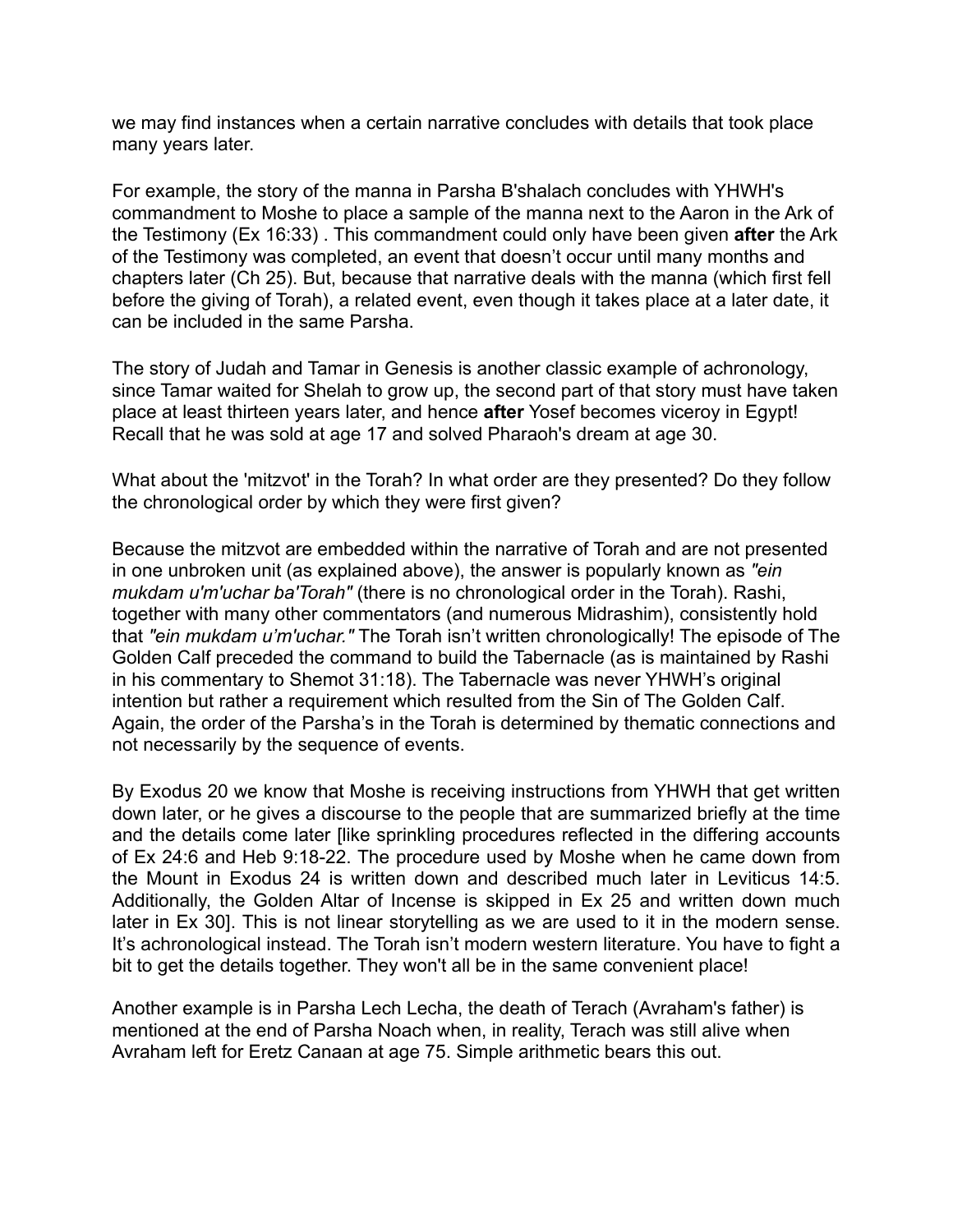Another biblical literary technique employed is "telescoping" it's a common Hebrew storytelling technique. Matthew does this, for example. Read his account of the calling of and sending out of the apostles. Sounds like it happened all at once. Read Mark and Luke--they are actually two separate occasions. Matthew telescopes his writings and Moshe uses an an achronological approach to Torah, which allows for thematic considerations in the text. Both writers don't spoon feed us the exact chronology!

*Deut 10:8 "'At that time (after the Golden Calf breach with the second set of tablets (10:1) יהוה set aside the tribe of Levi.'*

*Heb 7:11 If therefore perfection were by the Levitical priesthood, for under it the people received the law, what further need was there that another priest should rise after the order of Melchisedec, and not be called after the order of Aaron?*

### *Ex.24:12 is the 7th mention of him ascending the Mount Ex 24:12 the start of the infamous*

40 days and 40 nights. With the Book of the Covenant already having been Blood Ratified (5th accent) decisively meaning that nothing can be added or taken away (Gal. 3:15). The Ex.24:12 statement includes '*come up here; I will give you … a law … I have written' –* Not that we've agreed to. YHWH certainly CAN NOT ADD TO AN ALREADY BLOOD RATIFIED COVENANT IT MUST BE A TOTALY DIFFERENT CONTRACTURAL AGREEMENT BEGINNING HERE.....PLUS: *Heb 7:11 'If .. perfection were by the Levitical priesthood, for under it the people received the law..*' YES THE BOL WAS GIVEN UNDER LEVI - ALL KNOWING YHWH.

'in Hebrew thought, when does life begin? – at Birth or Conception?' Conception – right? Ex.24:12 is the conception point of the 'Law' (post-covenant) that brought the Levitical Priesthood that the people had no idea about until Moses came down the mountain, but by then they had already breached the Covenant with the Golden Calf (Ex.32), and were now under the Levitical priesthood provision. Israel no longer would be; because of their covenant breach, a nation of (Melchizedek) priests (Ex.19:5-6); They would now (post covenant breach) be a nation with Levite priests (Ex.40:13-15/ Num.3:12 / 8:16-19) *– the Levitical Priesthood was born.* 

#### **More than 10 words in 40 days**

*Dt.5:22 These words* (including Dt.5:1) *YHWH spake unto all your assembly in the mount out of the midst of the fire, of the cloud, and of the thick darkness, with a great voice: and he added no <lo> more. And he wrote them in two tables of stone, and delivered them unto me.*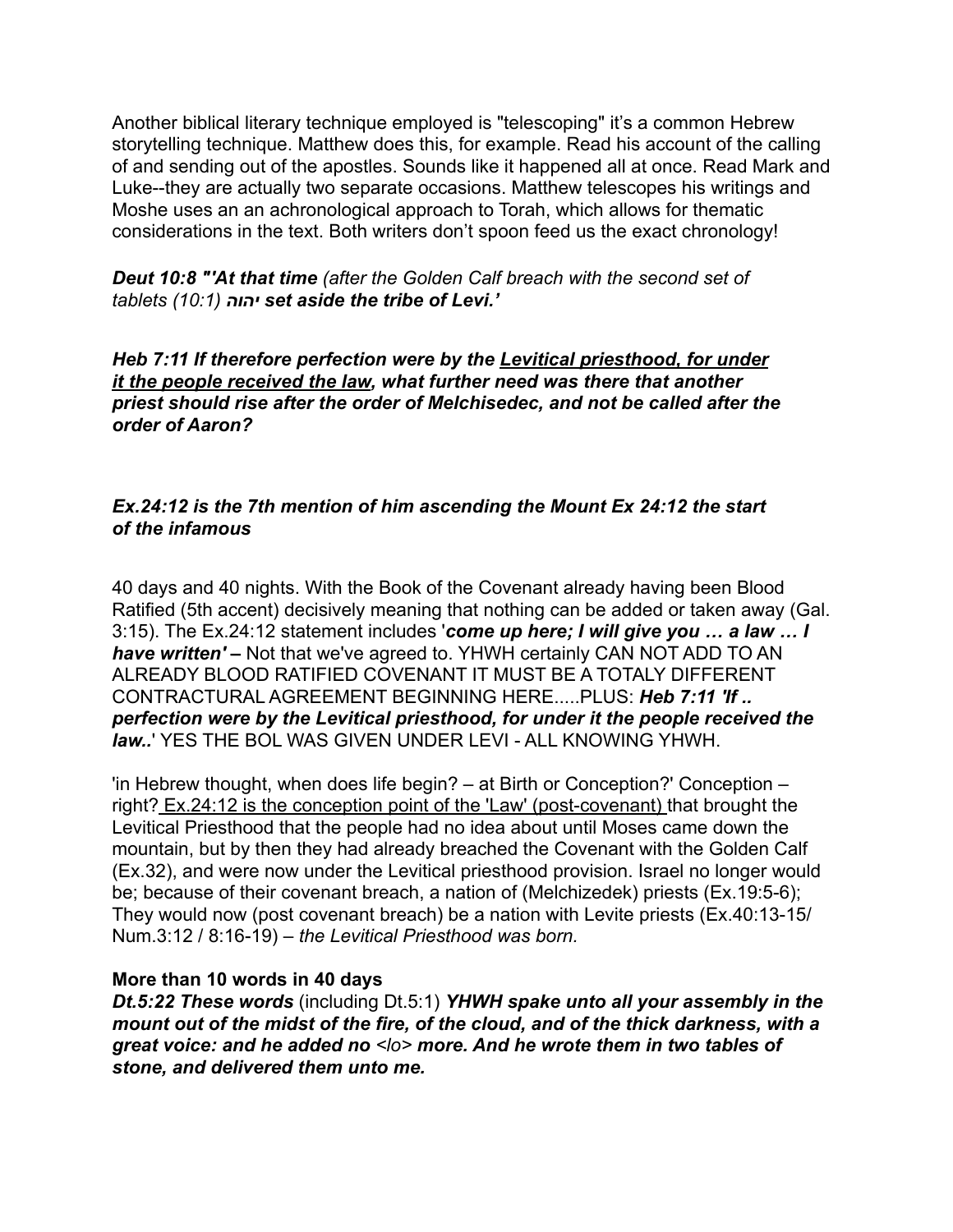The Hebrew word *<lo>* can also mean *'as for a truth',* now it reads '*he added as for a truth more'.* 

*Dt.5:31 But as for thee (Moses), stand thou here by me, and I will speak unto thee 'all' the words, commandments, and the statutes, and the judgments, which thou shalt teach them, that they may do them in the land which I give them to possess it.* 

Now couple this with;

*Dt.9:10 And YHWH delivered unto me two tables of stone written with the finger of Yah; and on them was written according to 'all' the words, which YHWH spake with you in the mount out of the midst of the fire in the day of the assembly.* 

When we see 'the tablets of stone' – we think of what we call the ten commandments. The phrase 'ten commandments' only occurs in your Bible 3 times. The word 'ten' comes from the Hebrew <eser> #6235 which comes from <asar> #6237 equal to #6240 (all 3 same Hebrew spelling) - it can mean to the extent of the digits (as multiples of 10), including six score thousand '120,000'. This is the strongest biblical proof that the entire Book of the Covenant was

written on those stone tablets – after all they were written front and back (Ex.32:15) and Moses did have 40 days, Yah was doing the writing and it was the hard copy confirmation of the Marriage style Family Katubah Book of the Covenant. And Moses either directly said or heavily alluded to 'ALL'. And they were placed in the Ark of t*he? What?* Ten Commandments? Partial covenant? Half covenant? Just the part you like - "Covenant"?

*Dt.10:4 And he wrote on the tables, according to the first writing, the ten commandments, which* 

*YHWH spake unto you in the mount out of the midst of the fire in the day of the assembly: and YHWH gave them unto me.* 

Deuteronomy is only the witness (a re-telling). A covenant has to be ratified. Where were only the 10 commandments blood ratified? - of the ones that do answer; invariably the answer will be Ex.24:7-8. I then point them to

v:3 - which is the actual account of the actual event of the entire Book of the Covenant; *Ex.24:3 'And Moses came and told the people 'all' the words of YHWH, 'and' 'all' the judgments: and' 'all' the people answered with one voice, 'and' said, 'All' the words which YHWH hath said will we do.'* \*This is the 1st post acceptance of the entire Covenant Ex.19:5-24:8, the 2nd is v:7.\*

Note – From the Blood Ratified Book of the Covenant;

Ex.21:1-(23:33) "...these are the judgments..." - Ex.24:3 "... 'all' the words … 'and' 'all' the judgments ..."

# **Moshe and Yeshua: both Malki-Tzedkik Covenant mediators.**

YHWH "knows the end from the beginning – and - speaks those things though they are not (YET) as though they were.

# **Circumcision**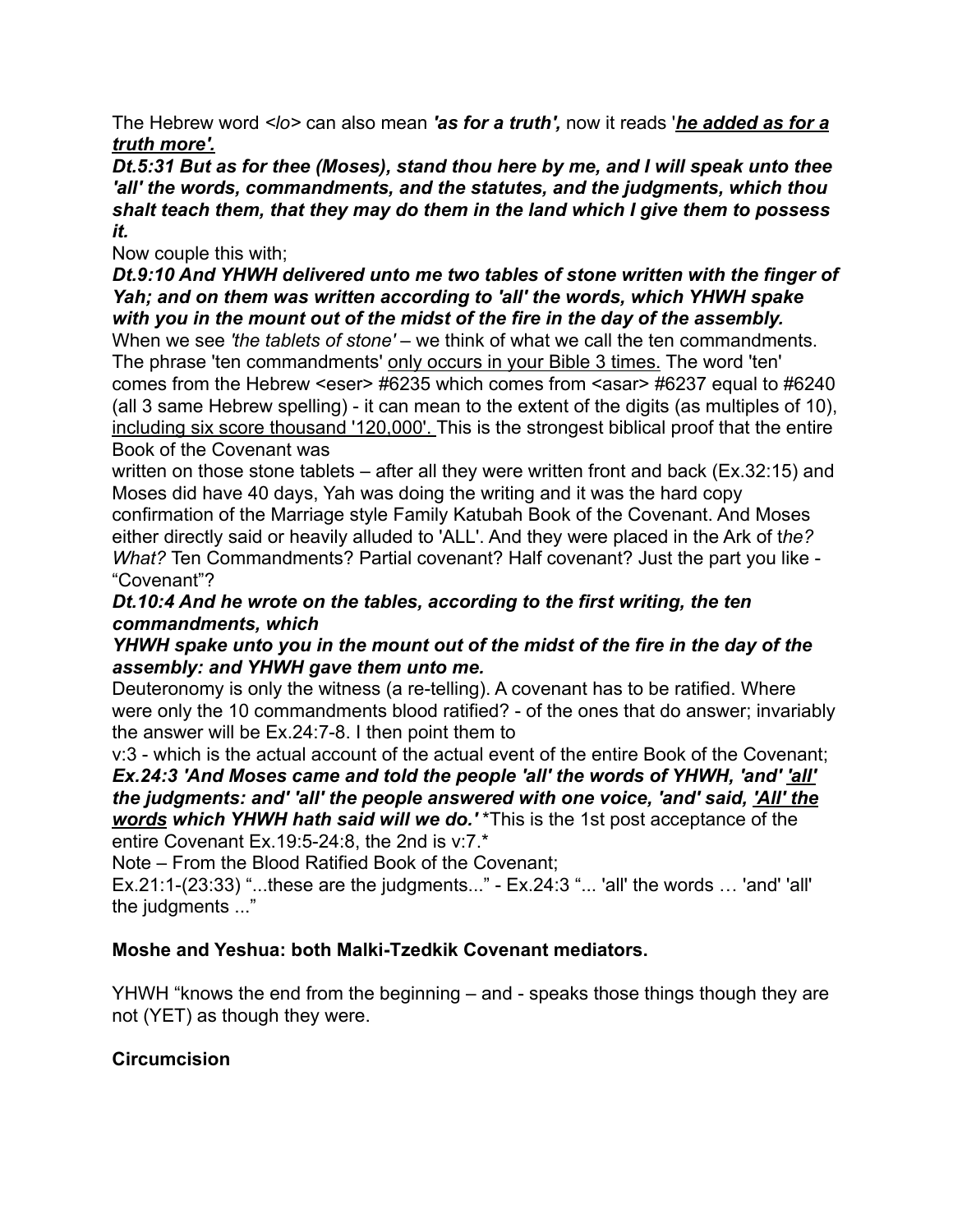YHWH had attached physical circumcision (Gen.17) to that Gen.15 'Promise-Guarantee'

Covenant. Once the 'Answer' was broken it broke the 'Promise'; also taking out the Covenant sign of circumcision required as the entrance sign – into what? These now broken covenants?

Oy Vey! Heresy! - Be honest - Look at the evidence – consider Jos.5:5;

*Jos 5:5 Now all the people that came out were circumcised: but all the people that were born in the wilderness by the way as they came forth out of Egypt* (Ex.32 till Jos.5:5), *them they had not circumcised. 5:6 For the children of Israel walked forty years in the wilderness, till all the people that were men of war, which came out of Egypt, were consumed* …

Think of it; before the Golden Calf Covenant break of Ex.32 (prior to the 40 year wilderness lapse Jos.5:5) -

Physical Circumcision is the Premier Covenant entrance sign – you aren't in the covenant without it. They had broken the 'seal' or 'Answer' Covenant – that there was no point. There was no point to circumcise. There was no un-defiled covenant requiring circumcision to enter in

YHWH's Gen.12 'oath' did't require any human responsibility on their part (including circumcision) and not by the covenant at Gen.15 (now broken) that did (Gen.17). Observing Passover, wearing Tzitzit for the next 40 years with uncircumcised Kids.

There is a very Old Testament Covenant reason why Paul's New Testament position on uncircumcision is correct.

As stated and evidenced – Gen.12 is YHWH's 'Oath' to the uncircumcised Abram / Abraham that required nothing from Abraham or his descendants (including circumcision). Gen.15 is the 'Guarantee' Covenant guaranteeing 'The Promise' already made at Gen.12. The Gen.15 Covenant carried a 'death position' and was then attached by YHWH to a 'covenant sign' (Gen.17). The Gen.15 'Promise' required a fulfillment seal of 'Answer' – 'The Book of the Covenant' that Abraham's descendants accepted and agreed to was that 'Answer'. 'The Book of the Covenant' made Israel a nation 'of' Melkizedeq Priests.

They broke the Covenant in just about 40 days. They defiled themselves and were no longer eligible to be Melkizedeq Priests. In lieu of complete annihilation – YHWH granted them to be a nation 'with' Levitical Priests from one tribe.

The fulfillment seal 'Answer' came 430 years after the 'Promise' (Gal.3:17). You cannot break a 430 year removed 'seal' 'answer' without breaking the 'Promise' itself. The proof is that Gen.15 carries a condition – a death position – that we can see was played out at Yeshua's crucifixion (looking like the halved animals at Gen.15).

## **Circumcision.**

The 'Answer' - or 'Seal' 'Book of the Covenant' required circumcision as an 'entrance sign'. The Israelite descendants of Abraham 'broke' the 'Answer Covenant' that required circumcision as an 'entrance sign'. Breaking the 'Answer' also broke the Gen.15 'Promise' (actually the 'Guarantee' Covenant; guaranteeing 'The Promise' already made